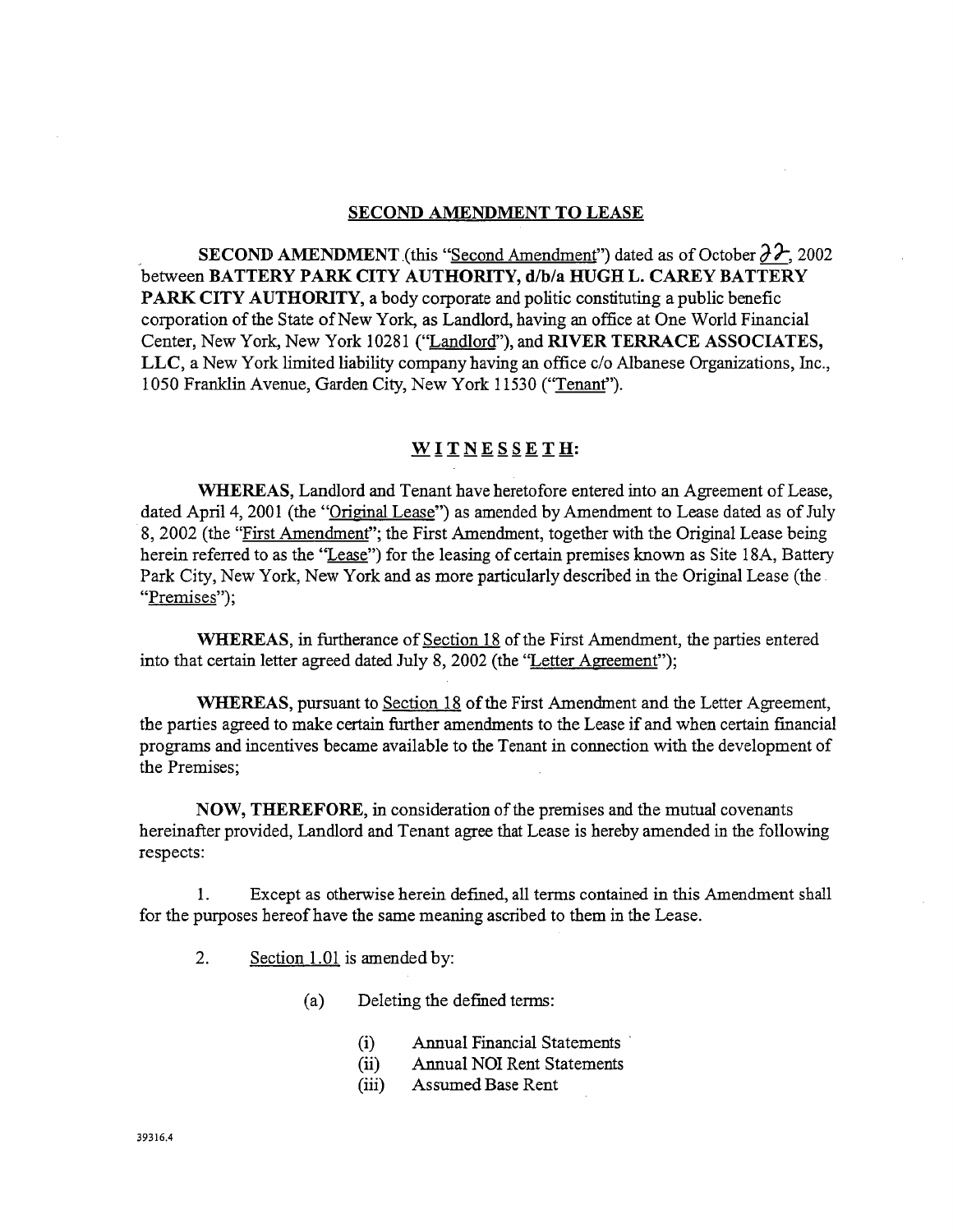- (iv) Capital Event<br>(v) Capital Event
- Capital Event Rent
- (vi) Capital Event Rent Termi**n**ation Date
- (vii) Capital Event Shortfall
- (viii) Capital Event Statement<br>(ix) Contribution Funding Co
- (ix) Contribution Funding Conditions<br>(x) Deferred First Period Rent
- (x) Deferred First Period Rent<br>(xi) Deferred Obligations
- Deferred Obligations
- (xii) Estimated Capital Event Statement
- (xiii) Fi**n**al Capital Event Statement
- (xiv) Financial Statements<br>(xv) First Sale
- First Sale
- (xvi) Landlord's Contribution
- (xvii) Landlord Kicker
- (xviii) Net Capital Event Proceeds
- (xix) Net Operating Income
- (xx) NOI Rent
- (xxi) Qualified Capital Event
- (xxii) Qualified Capital Improvements
- (xxiii) Quarterly Financial Statements
- (xxiv) Quarterly NOI Rent Statements
- (xxv) Sale
- (xxvi) Stabilization Date
- (xxvii) Tenant's Contribution
- C*o*) Adding t**h**e following defined terms:

| Term                              | <b>Definition/Section Reference</b>                                                                                                                                                                                                                                                                                                                                                                                   |
|-----------------------------------|-----------------------------------------------------------------------------------------------------------------------------------------------------------------------------------------------------------------------------------------------------------------------------------------------------------------------------------------------------------------------------------------------------------------------|
| <b>Actual Land Taxes</b>          | The PILOT based on the assessed valuation of<br>the Land certified to the City Council of New<br>York City for the first Tax Year following the<br>creation of the tax lot consisting solely of the<br>Land (i.e., Section 1, Block 16, Lot 180).                                                                                                                                                                     |
| <b>Base Market Rent</b><br>Period | The 12 month period commencing on the first<br>day of the calendar month immediately<br>following the earlier to occur of the date which<br>is $(x)$ 9 months after the date upon which a<br>TCO for all residential units in the Building is<br>issued or (y) 6 months following the date upon<br>which the terms have commenced for<br>residential leases covering 95% of the<br>residential units in the Building. |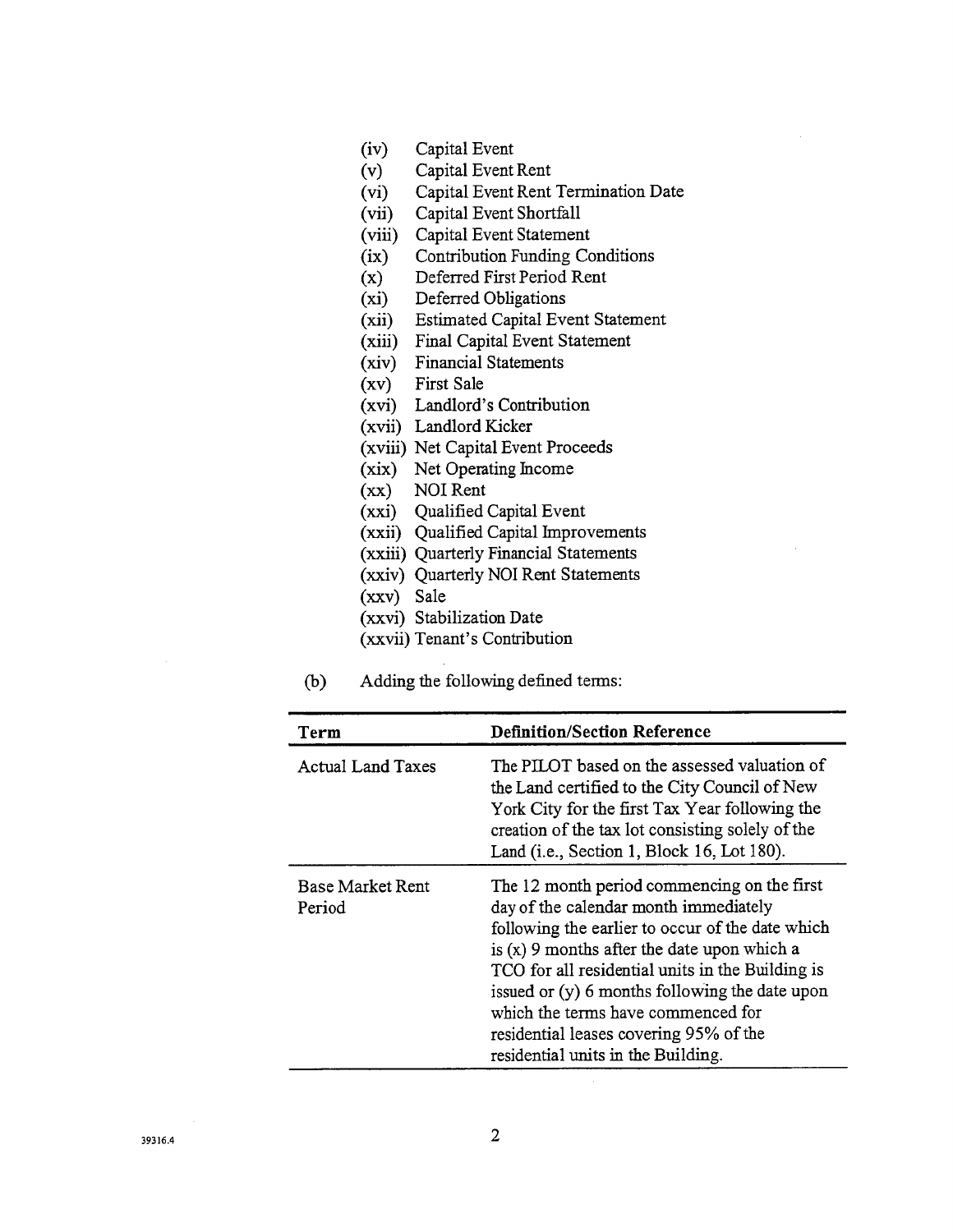| Term                                | <b>Definition/Section Reference</b>                                                                                                                                                                                                                                                                                                                                                                                                                                                                                                                                                                                                                                                                                                                 |
|-------------------------------------|-----------------------------------------------------------------------------------------------------------------------------------------------------------------------------------------------------------------------------------------------------------------------------------------------------------------------------------------------------------------------------------------------------------------------------------------------------------------------------------------------------------------------------------------------------------------------------------------------------------------------------------------------------------------------------------------------------------------------------------------------------|
| <b>Base Market Rent PSF</b>         | The number which is the quotient of $(A)$ the<br>aggregate base rents payable during the entire<br>Base Market Rent Period under all residential<br>leases for the Market Income Units, net of any<br>direct government subsidy received by the<br>tenants of the Market Income Units, over (B)<br>the total square footage of all Market Income<br>Units (whether or not leased).                                                                                                                                                                                                                                                                                                                                                                  |
| <b>Construction Period</b><br>PILOT | The aggregate sum of all PILOT amounts due<br>pursuant to Section 3.02 for each Tax Year or<br>portion thereof within the Construction Period.<br>The PILOT amount for each such Tax Year or<br>portion thereof shall be determined based on<br>the assessed valuation of the Land certified to<br>the City Council of New York City for the first<br>Tax Year following the creation of the tax lot<br>consisting solely of the Land (i.e., Section 1,<br>Block 16, Lot 180).                                                                                                                                                                                                                                                                      |
| PILOT-Base Rent<br>Adjustment       | With respect to any given Tax Year where<br>PILOT is reduced pursuant to Section 3.02(d),<br>an amount equal to the difference, expressed as<br>a positive or negative number, of $(x)$ the PILOT<br>for such Tax Year attributable to the Land<br>based on an assumed assessed valuation of the<br>Land of $$3,335,800$ , LESS (y) the PILOT for<br>such Tax Year attributable to the Land based on<br>the assessed valuation of the Land as<br>determined by the City of New York for the<br>1999/2000 Tax Year, or if the City of New<br>York does not determine the assessed valuation<br>of the Land for the 1999/2000 Tax Year, the<br>assessed valuation of the Land as determined by<br>the City of New York for the 2003/2004 Tax<br>Year. |
| Market Income Units                 | The residential units in the Building, excluding<br>$(x)$ the Moderate Income Units and $(y)$ any<br>other residential unit that Tenant does not offer<br>for leasing to the public, including without<br>limitation any residential unit leased or used by<br>Tenant as a model apartment, leasing office<br>and/or for a Building superintendent.                                                                                                                                                                                                                                                                                                                                                                                                 |

 $\hat{\mathcal{A}}$ 

 $\mathcal{A}=\mathcal{A}$ 

 $\bar{\beta}$ 

 $\bar{z}$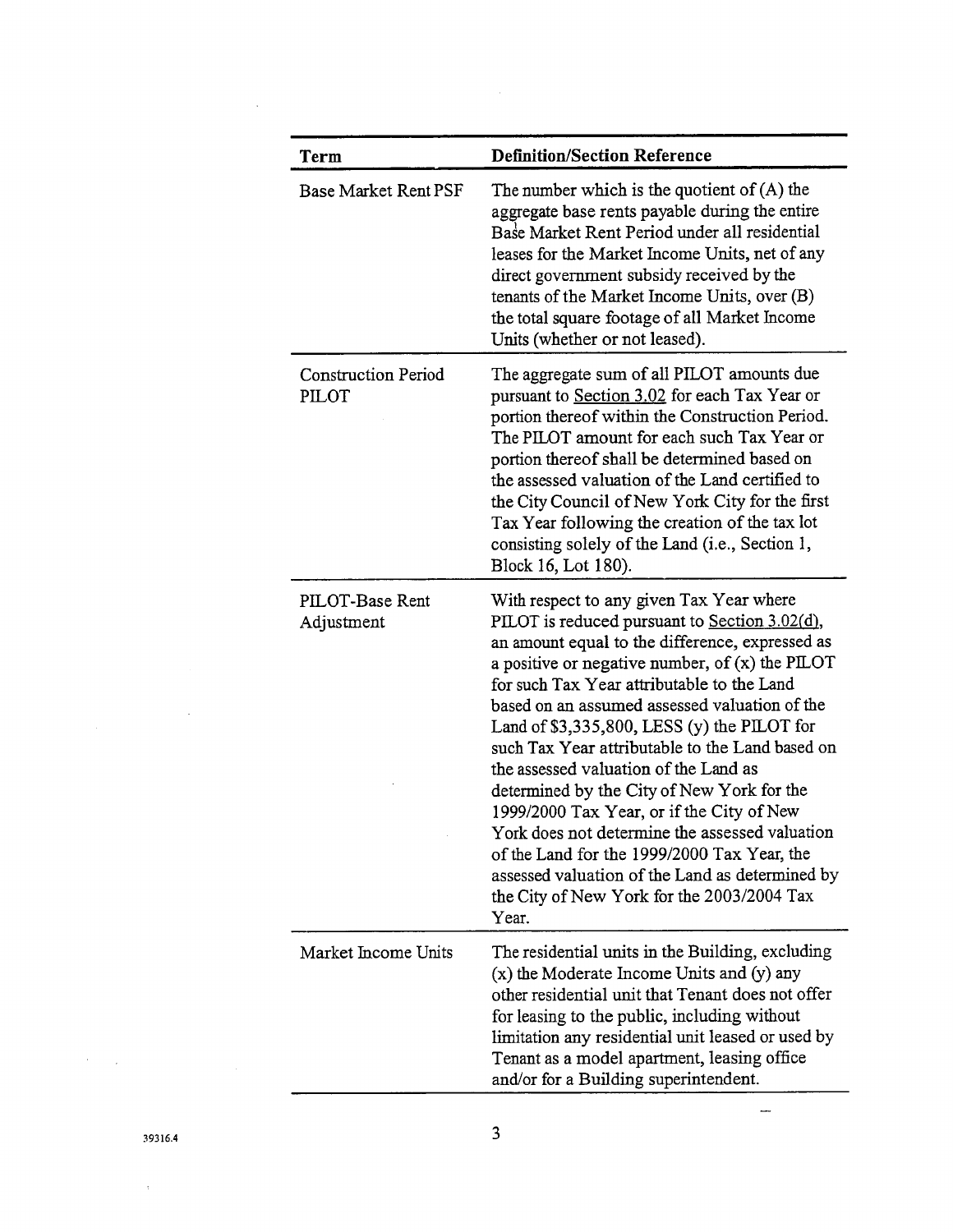| Term                               | <b>Definition/Section Reference</b>                                                                                                                                                                                                                                                                                        |
|------------------------------------|----------------------------------------------------------------------------------------------------------------------------------------------------------------------------------------------------------------------------------------------------------------------------------------------------------------------------|
| Market Rent Factor                 | The percentage set forth in the "BPCA Share"<br>Column of Schedule 3 annexed hereto which is<br>applicable to the established Base Market Rent<br>PSF.                                                                                                                                                                     |
| Moderate Income Units              | The residential units in the Building that are<br>designated by Tenant and the New York State<br>Housing Finance Agency ("HFA") for<br>occupancy by individuals and families of<br>moderate income pursuant to the provisions of<br>a certain Regulatory Agreement between<br>Tenant and HFA with respect to the Building. |
| Section 421-a<br>Differential Rent | The amount per annum which is equal to the<br>product of the Market Rent Factor multiplied by<br>the Section 421-a Differential.                                                                                                                                                                                           |
| Section 421-a<br>Differential      | With respect to any given Tax Year, an amount<br>equal to the amount set forth for the applicable<br>Tax Year in Column F of Schedule 2 as revised<br>pursuant to Section 4 of this Second<br>Amendment.                                                                                                                   |

(c**)** *A*mending the following definitions:

| Term                       | <b>Definition/Section Reference</b>                                                 |  |  |
|----------------------------|-------------------------------------------------------------------------------------|--|--|
| <b>Construction Period</b> | The period commencing on the<br>Commencement Date and ending on January 8,<br>2004. |  |  |
| First Appraisal Date       | April 4, 2024 (the twenty-third (23rd)<br>anniversary of the Commencement Date).    |  |  |

3. Schedule 1 is hereby deleted in its entirety and replaced with Schedule 1 annexed hereto.

4. Schedule 2 and Schedule 3 annexed hereto are hereby added to the Lease as new Schedule 2 and Schedule 3, respectively.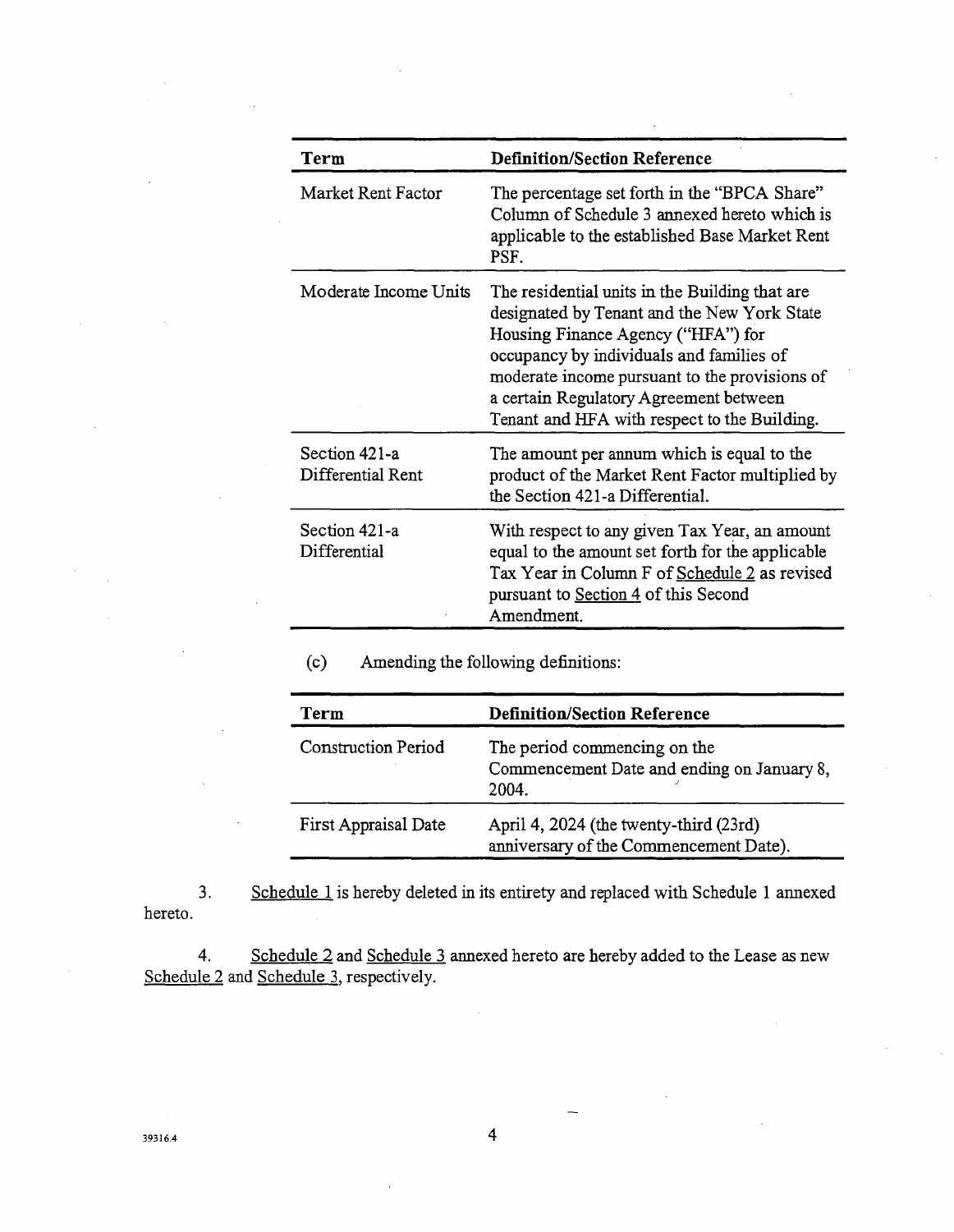- 5. Section 3.01 is deleted in its entirety and replaced by the following new Section 3.01:
	- 3.01. Base Rent.

(a) For the period beginning on the Commencement Date and continuing thereafter throughout the Term*,* Tenant shall pay to *L*andlord, without notice or demand, the annual sums referred to below (c*o*llectively, the "Base Rent"):

(i) From and after the Commencement Date through January 8, 2004, an amount equal to the excess, if any, of  $(x)$  the sum of Two Million One Hundred Thousand Dollars (\$2,100,000), over (y) the amount of the Construction Period PILOT. Landlord acknowledges that Tenant has paid prior to the date hereof on account of Base Rent for the Construction Period and Construction Period PILOT the amount of \$1,067*,*377*,* and that such amount shall be applied first toward the payment of Construction Period PILOT and the balance toward the payment of Base Rent for the Construction Period. The balance of all of Base Rent for the Construction Period not heretofore paid by Tenant in the amount of \$1,032*,*623*,* shall be deferred and shall be payable in full (without interest) on July 8, 2012 (the "Deferred Construction Period Rent").

(ii) From and after January 9, 2004 and through the end of the first twenty-three (23) Lease Years (or portion thereof*)* (the "First Period"), an amount equal to the Base Rent on Schedule 1 for such Lease Year as such Base Rent is adjusted upwards or downwards by an amount equal to the PILOT-Base Rent *A*djustment allocable to the Tax Year or portion thereof within such *L*ease Year, plus an amount equal to the Section 421-a Differential Rent based upon the Section 421-a Differential allocable to the Tax Year or portion thereof within such *L*ease Year.

(iii) For each *L*ease Year commencing on the First Appraisal Date and continuing for a pe*ri*od of fifteen (15) Lease Years thereafter (the "Second Period"), an amount per annum equal to the greater of  $(x)$  the Base Rent Floor determined as of the First Appraisal Date or (y) \$3,731,130 less PILOT due in the last year of the First Period before reduction for any abatement that may be operable, as escalated in accordance with the next succeeding sentence. Base Rent for the Second Period shall escalate on April 4, 2029 and April 4, 2034 by the greater of  $(x)$  fifteen percent (15%) of the Base Rent set for the prior five (5) Lease Years or (y) the percentage of increase, if any, of the Consumer Price Index as de*te*rmined for the month in which the applicable escalation date occurs over the Consumer Price Index for the last month of the prior five (5) Lease Ye*a*r period *(i.e.,* March, 2024 and March, 2029, respectively).

(iv) For each Lease Year commencing on April 4, 2039 and continuing for a period of fifteen (15) Lease Years thereafter (the "Third Period")*,* an amount per annum equal to the Base Rent Floor determined as of the first day of the Third Period, as escalated in accordance with the next succeeding sentence. Base Rent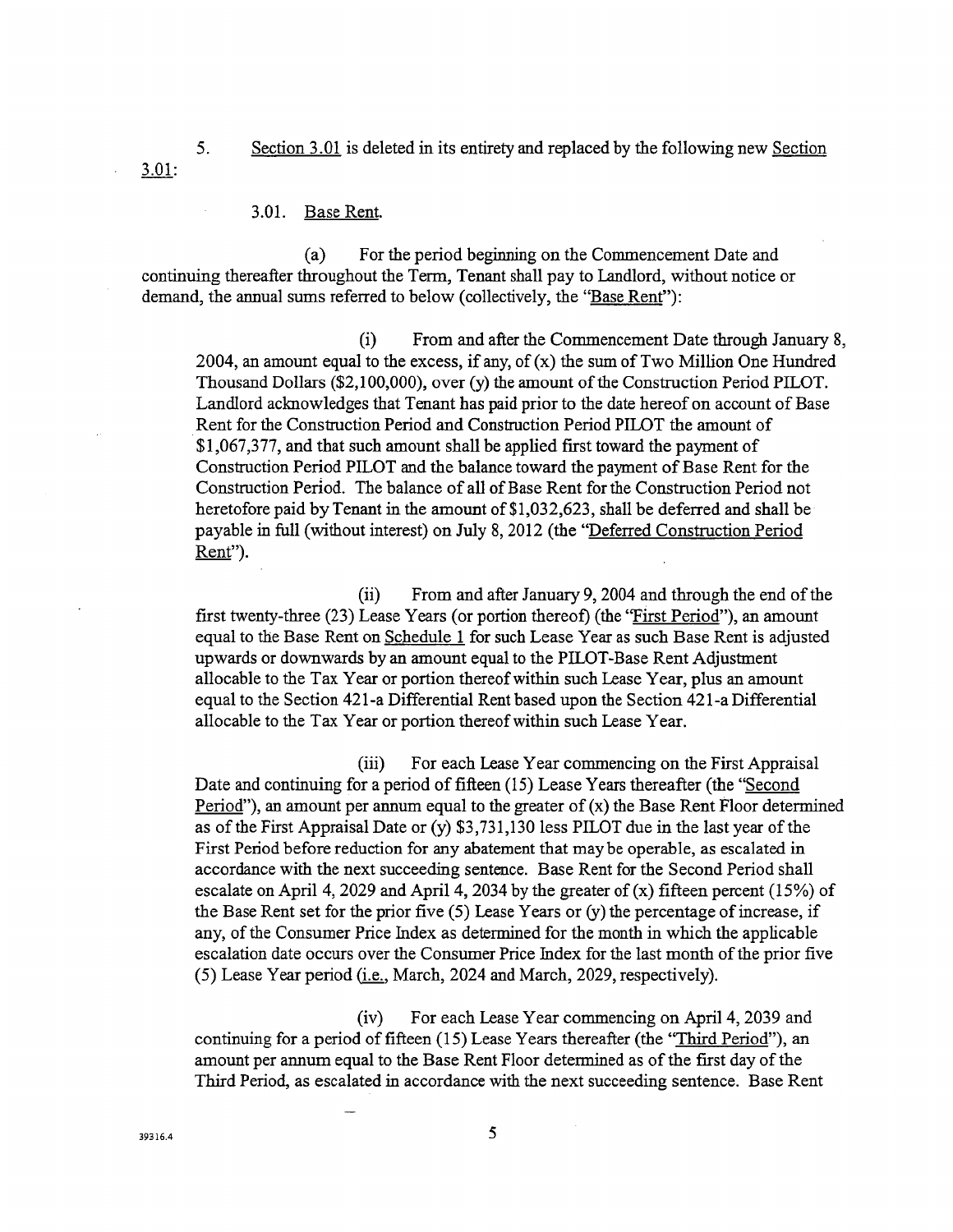for the Third Period shall escalate on April 4, 2044 and April 4, 2049 by the greater of (x) fifteen percent (15%) of the Base Rent set for the prior five (5) Lease Years or (y) the percentage of increase, if any, of the Consumer Price Index as determined for the month in which the applicable escalation date occurs over the Consumer Price Index for the last month of the prior five (5) Lease Year period (i.e., March, 2039 and March, 2044, respectively).

(v) For each Lease Year commencing on April 4, 2054 and continuing thereafter until the Expiration Date (the "Fourth Period"), an amount per annum equal to the Base Rent Floor determined as of the first day of the Fourth Period, as escalated in accordance with the next succeeding sentence. Base Rent for the Fourth Period shall escalate on April 4, 2059 and April 4, 2064 by the greater of  $(x)$  fifteen percent (15%) of the Base Rent set for the prior five (5) Lease Years or (y) the percentage of increase, if any, of the Consumer Price Index as determined for the month in which the applicable escalation date occurs over the Consumer Price Index for the last month of the prior five (5) Lease Year period fi.e., March, 2054 and March, 20*5*9, respectively).

(b) The Base Rent, other than the Deferred Construction Period Rent, shall be payable in equal monthly installments in advance commencing on the Commencement Date and on the first day of each month thereafter during the Term. The Base Rent shall be payable in currency which at the time of payment is legal tender for public and private debts in the United States of America, and shall be payable at the office of Landlord set forth above or at such other place as Landlord shall direct by notice to Tenant. The Base Rent due for any Lease Year containing less than twelve (12) months, and any installment of the Base Rent due for any period of less than a full month, shall be appropriately apportioned.

(c) For the purposes of calculating Base Rent for the Second Period, Third Period and Fourth Period, the fair market value of the Land shall be determined as of the First Appraisal Date and each successive Reappraisal Date, as the case may be. Such determination of fair market value shall be made by appraisal in the manner provided in Section 3.06 hereof, unless at least twelve months prior to the First Appraisal Date or any Reappraisal Date, Landlord and Tenant shall have agreed upon such fair market value.

(d) Within ten (10) days after the date that the final assessment roll for the 2003*/*2004 Tax Year containing the assessed valuation for the Land is certified to the City Council of New York City, Tenant shall revise Schedule 2 by replacing the amount of \$363,000 set forth in Column C of Schedule 2 annexed hereto under the portion of such Column designated "Land," with the Actual *L*and Taxes and then recomputing the amounts set forth in Columns C, D, E and F using the same formulas used to compute the amounts set forth in Schedule 2 annexed hereto. Notwithstanding anything to the contrary contained herein, the amounts set forth in Column C of Schedule 2 annexed hereto under the portion of such Column designated "Total" shall not be changed by reason of the revisions to Schedule 2 described in this Section*.* Within thirty (30) days after the date on which Tenant shall have delivered to Landlord a revised Schedule 2.,Landlord shall advise Tenant as to whether Landlord agrees with Tenant's computations of the amounts set forth in the revised Schedule 2, including the amount of the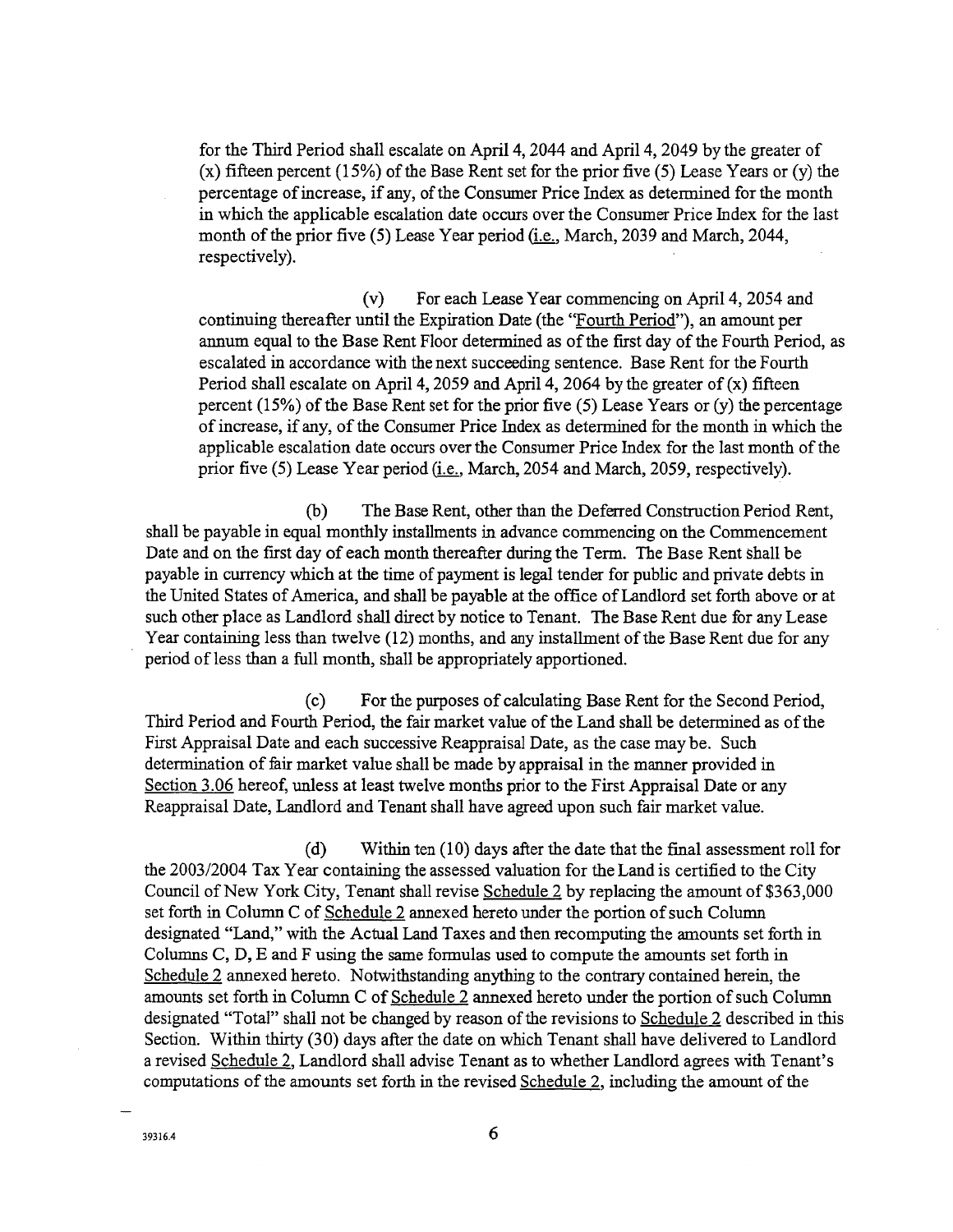Actual Land Taxes. If Landlord shall advise Tenant that Landlord agrees with Tenant's computations, or if *L*andlord shall fail to advise Tenant of its determination within such thirty (30) day period, Tenant's computations of the amounts set forth in the revised Schedule 2, including the amount of the Actual Land Taxes, shall become final and conclusive. If *L*andlord shall advise Tenant that it disagrees with Tenant's computations within thirty (30) days after the date on which Tenant shall have delivered to *L*andlord a revised Schedule 2, the dispute shall be resolved by arbitration pursuant to Article 36 hereof. Pending resolution of any dispute, Tenant's computations set forth in the revised Section 2 shall prevail and Tenant shall pay any Section 421-a Differential Rent based upon such computations.

(e) Within the first 15 Business Days of each month during the Base Market Rent Period, Tenant shall, for informational purposes, deliver to *L*andlord a monthly rent roll for the immediately preceding calendar month reflecting all residential leases, rents and vacancies for the Market Income Units. Within 30 Business Days following the expiration of the Base Market Rent Pe*ri*od, *T*enant shall deliver to *L*andlord (i) a certification by the Architect certifying as to the square footage of each residential unit (whether or not leased) in the Building*,* (ii) a certification duly executed by an officer of Tenant certifying as to (A) the total square footage of all Moderate Income Units (whether or not leased) and all residential units that Tenant did not offer for leasing to the public, including residential units leased or used by Tenant as a model aparmaent*,* leasing office and*/*or for a Building superintendent units and (B) *T*enant's calculation of the Base Market Rent PSF, the Market Rent Factor and Base Market Rent Period, setting forth such information necessary to reasonably demonstrate the correctness of the certifications made by Tenant in clauses (A) and (B) above. Tenant shall keep and maintain atits office adequate books and records necessary to calculate the Base Market Rent PSF, the Market Rent Factor and Base Market Rent Period. Landlord or its representatives shall have the right on reasonable notice during regular business hours to examine, audit and*/*or photocopy all such books and records. For the purposes of this Section, reasonable notice shall mean notice given not less than five (5) Business Days prior to the examination date designated in Landlord's notice. Within one hundred twenty (120) days after the date on which Tenant shall have delivered to Landlord its certification of *T*enant's calculation of the Base Market Rent PSF, the Market Rent Factor and Base Market Rent Period, Landlord shall advise Tenant as to whether Landlord agrees with Tenant's calculation. If Landlord shall advise Tenant that Landlord agrees with Tenant's calculation, or if Landlord shall fail to advise Tenant of its determination within such one hundred twenty (120) day period*,* Tenant's calculation of the Base Market Rent PSF, the Market Rent Factor and Base Market Rent Period shall become final and conclusive. If Landlord shall advise Tenant that it disagrees with Tenant's calculation within one hundred twenty (120) days after the date on which *T*enant shall have delivered to Landlord Tenant's certification hereinabove provided, the dispute shall be resolved by arbitration pursuant to Article 36 hereof. Pending resolution of any dispute, *T*enant's determinations of the Base Market Rent PSF*,* the Market Rent Factor and the Base Market Rent Period shall prevail and *T*enant shall pay Section 421-a Differential Rent based upon such determinations.

(f) For purposes of determining for each Lease Year the amount of the PILOT-B**a**se Rent Adjustment allocable to the Tax Year or portion thereof within such *L*ease Year, Tenant shall calculate the PI*L*OT described in clauses (x) and (y) in the definition of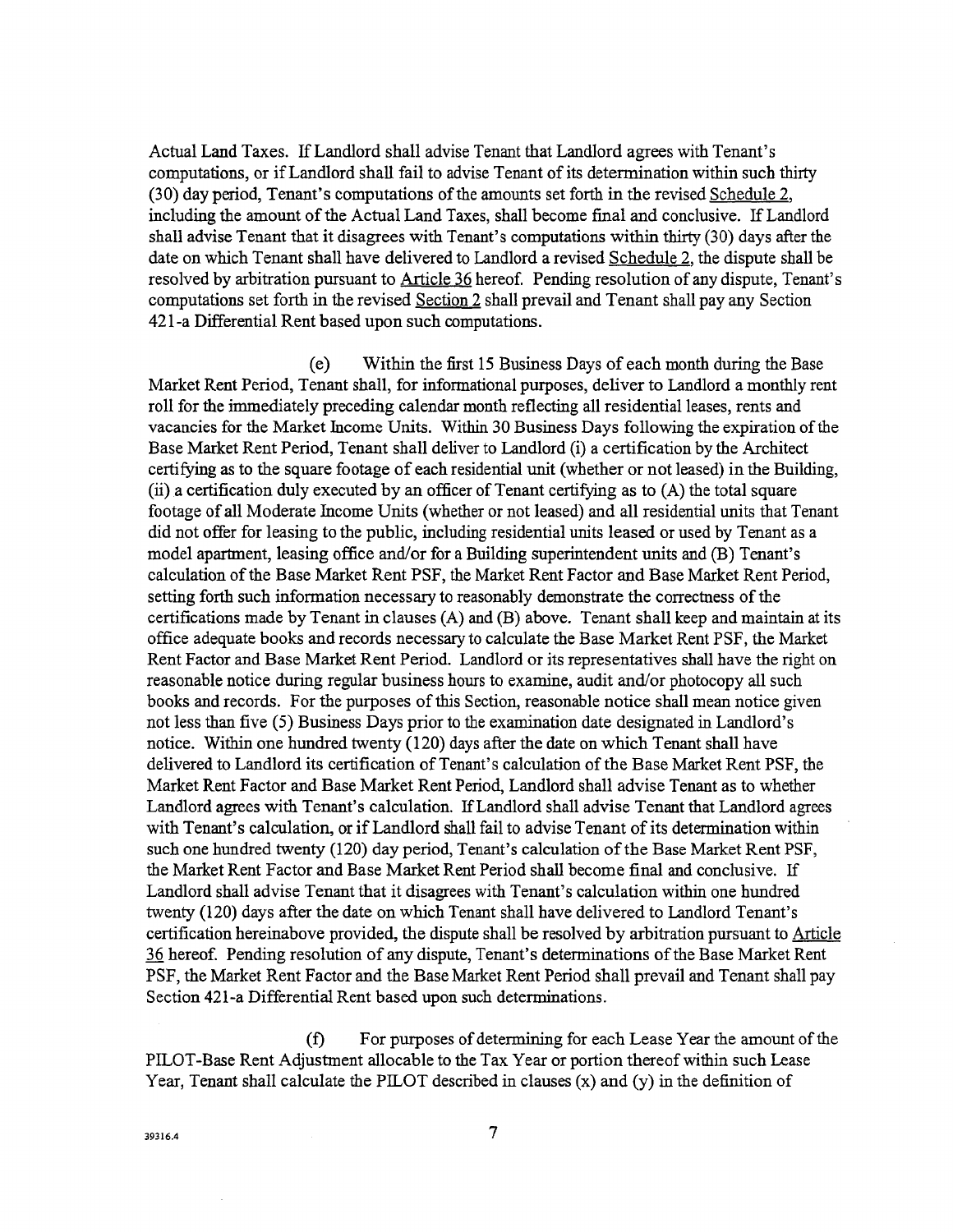PILOT-Base Rent Adjustment within the time and in the manner provided in Section 3.02 for the calculation of PILOT and the provisions of Section 3.02 regarding the adjustment, payment, credit and*/*or reduction applicable to the PILOT payable pursuant to such Section, shall apply*,* to the extent relevant, to the PIL*O*T described in such clauses.

- 6. Section 3.02(d) is deleted in its entirety and replaced by the following:
	- (d) Provided that Tenant shall have satisfied the requirements of Section 3.02(f), then PI*L*OT shall be reduced by an amount equal to the abatement or exemption which would have applied to the Premises under Subsection 2.(a)(iv) of Section 421-a, with respect to the period for which such abatement or exemption would have applied to the Premises if Tenant were the fee owner thereof, Annexed hereto as Exhibit 1 is a copy of a letter from the Commissioner of the Department of Housing Preservation and Development of the City of New York, confirming its general consent to the application of this partial tax exemption.
- 7. Section 3.02*(*e) is hereby deleted in its entirety.

8. Section 3.04 of the Lease, as amended by Section 5 of the First *A*mendment, is hereby deleted in its entirety and replaced by Section 3.04 of the Original Lease which is hereby re-instated in its entirety.

9. Section 3.08 of the Lease, added pursuant to Section 6 of the First Amendment, is deleted in its entirety.

10. Section 3.08 of the Original Lease is hereby reinstated in its entirety and Section 3.09*,* added pursuant to Section 7 of the First Amendment is hereby deleted in its entirety.

11. Section 3.10 of the Lease, add*ed* pursuant to Section 8 of the First Amendment, is deleted in its entirety.

12. The additional conditions to Sections 10.01(a) and 10.01*(b)* of the Lease added pursuant to Section 9 of the First Amendment are hereby deleted.

13. Section 10.01(f) of the Lease as amended by Section 10 of the First Amendment, is hereby deleted in its entirety and replaced by Section 10.01(f) of the Original Lease which is hereby re-instated in its entirety.

14. Section 10.10*(e)* and Section 10.10(f) of the Lease, both added pursuant to Section 11 of the First Amendment are deleted in their entirety.

15. Section 11.05*(*c) is deleted and replaced in its entirety by the following: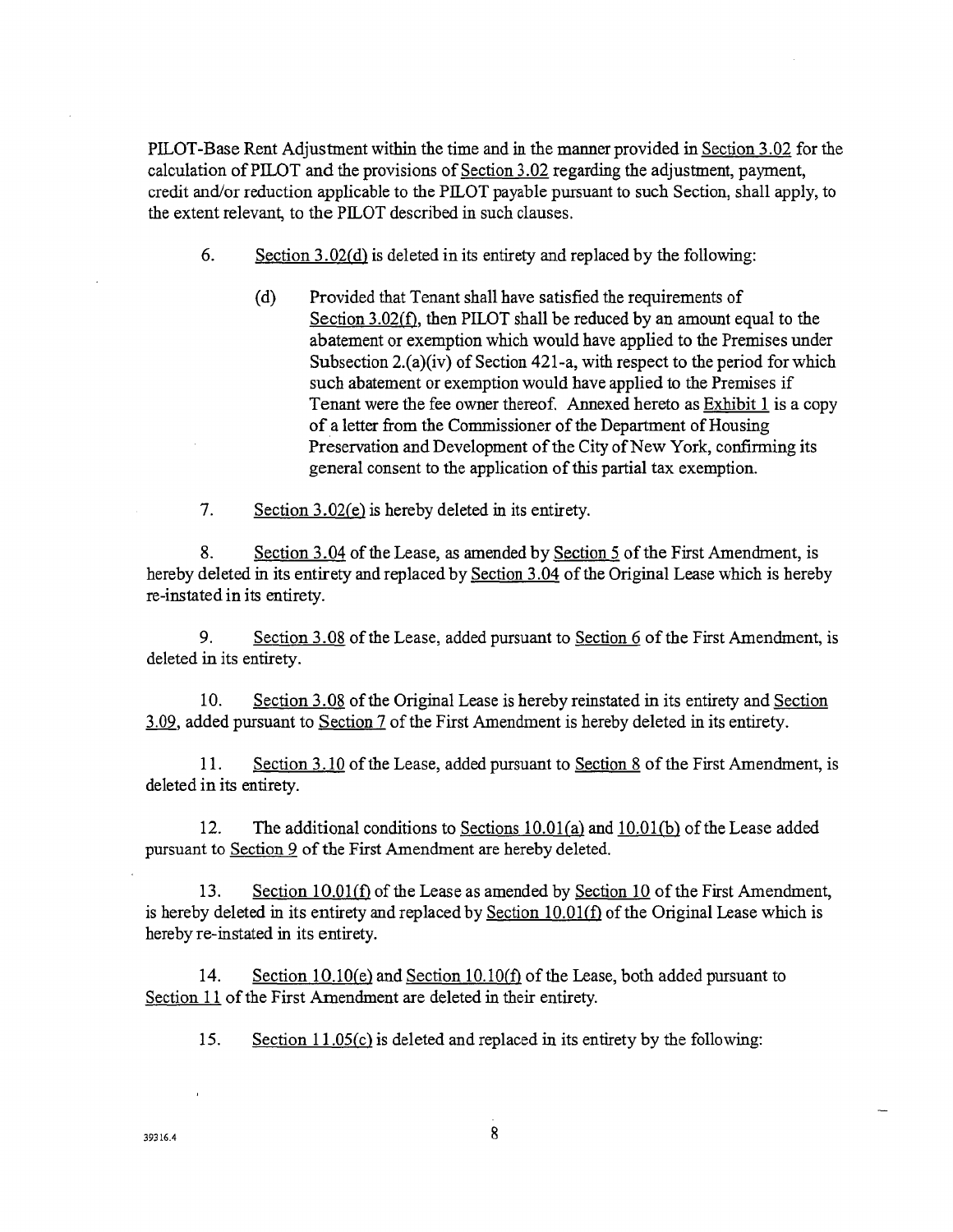(c) By reason of the ownership of the Building by Landlord, certain sales and compensating use taxes will not be incurred in connection with the construction of the Building. Tenant shall pay to Landlord, as payments in lieu of such sales and compensating use taxes, \$1,511,725.50; (such payment in lieu of sales and compensating use taxes is herein referred to as "PILOST"). Landlord acknowledges that Tenant has paid on account of PILOST prior to the Amendment Date the amount of \$188,437.50. Tenant shall pay the balance of \$1,323,288.00 in three (3) equal quarterly payments of \$441,096.00, payable on each of November 1, 2002, March 1, 2003 and July 1, 2003. In the event *T*enant is compelled by any Governmental Authority to pay any such sales or compensating use tax in respect of materials incorporated (or to be incorporated) in the Building, then, provided that Tenant has paid all installments on account of PILOST pursuant to this Section which have theretofore become due and payable, Tenant shall receive a credit against the unpaid installments of PILOST (and to the extent such credit exceeds such unpaid installments, against the next installment(s) of Base Rent payable during the First Period), in an amount equal to the amount of such taxes (including interest and penalties) which *T*enant has been compelled to pay, provided that (i) each Construction Agreement contains the provision set forth in Section 11.05(b), (ii) *T*enant has notified *L*andlord p*ri*or to payment of such taxes and promptly upon receipt of notice of claim that a claim has been made therefor, and (iii) if permitted by applicable law, Landlord has the opportunity to contest the imposition of same provided that neither *T*enant's interest in the Premises nor any income derived by *T*enant therefrom would, by reason of such contest, be forfeited or lost, or subject to any lien, encumbrance or charge, and Tenant would not by reason thereof be subject to any civil or criminal liability. At Tenant's request, Landlord shall cooperate and assist Tenant's efforts to establish to any Governmental Authority that by reason of Landlord's ownership of the Building, no sales or compensating use tax is payable in connection with the materials incorporated or to be incorporated into the Building. If Tenant is required to institute any proceedings against any Governmental Authority to obtain a refund of any sales or compensating use tax paid by Tenant in connection with the materials incorporated into the Building, Landlord shall join in the proceedings provided that the provisions of any law, role or regulation at the time in effect shall require that such proceedings be brought in the name of Landlord. Tenant shall reimburse Landlord for any and all costs and expenses that Landlord may reasonably incur in connection with providing such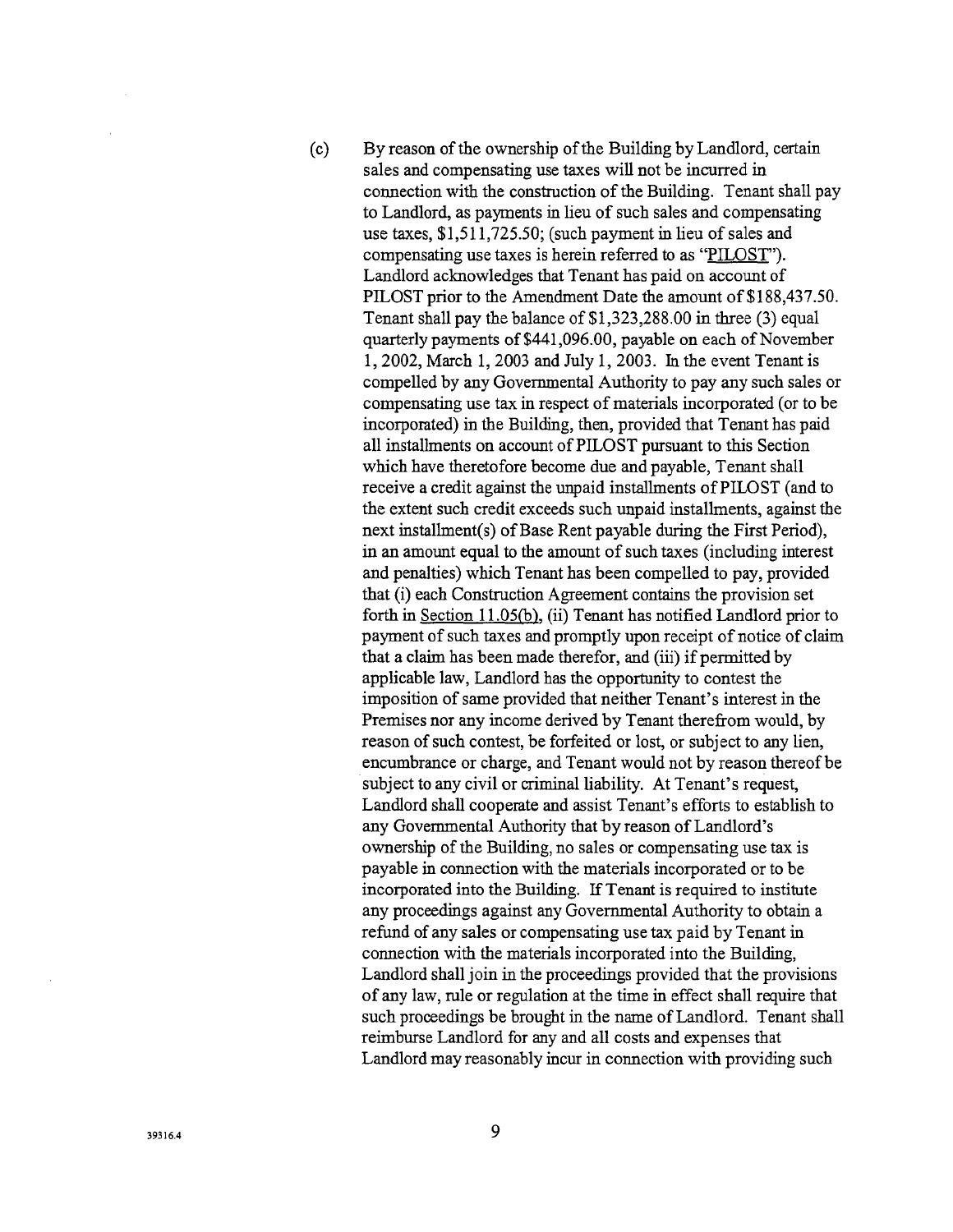cooperation and **a**ssistance or in connection with such proceedings, including reasonable attorneys fees and disbursements.

16. Section 14.01 of the *L*ease is hereby modified by adding t**h**e following ph**r**ase before the definition of "Requirements" set forth therein: "any agreement with the New York State Housing Fina**n**ce Agency or other Gover**n**mental Authority in connection with or binding upon the Premises".

17. Section 41.01 (a) of t**h**e Lease, as amended by Section 14 of the First *A*mendment, is hereby deleted in its entirety and replaced by Section 41.01(a) of the Original Lease which is hereby re-instated in its entirety.

18. Article 44 of the Lease, added pursuant to Section 15 of the First Amendment, is hereby deleted in its entirety.

19. Section 19 of the First Amendment, is hereby deleted in its entirety and the following new Section 42.26 is added:

42.26. Mortgage Recording Tax. If the Mortgagee requires that additional mortgages encumbering the Lease be recorded with the New York City Register, and t**h**e recording of the same by the Mortgagee shall not otherwise be exempt from the mortgage recording tax, Landlord agrees to reasonably cooperate with Tenant to restructure the Lease consistent with the lease structure described in that certain Advisory *O*pin**i**on of the New York State Department of Taxation and Finance known as TSB-*A*-95 (1)R*,* in order that said mortgage may be exempt from the mortgage recording tax. Landlord agrees to provide such cooperation in a timely man**n**er so as not to impede t**h**e construction of the Building.

20. Except as hereinabove amended, all of the terms, covenants and conditions of the Lease shall remain unmodified and in full force and effect. In the event of any inconsistency between the Lease (prior to amendment hereby) and the terms of this Second Amendment, the terms of this Second Amendment shall control in each and every instance.

#### [SPACE INTENTION*A*LLY LEFT BLANK]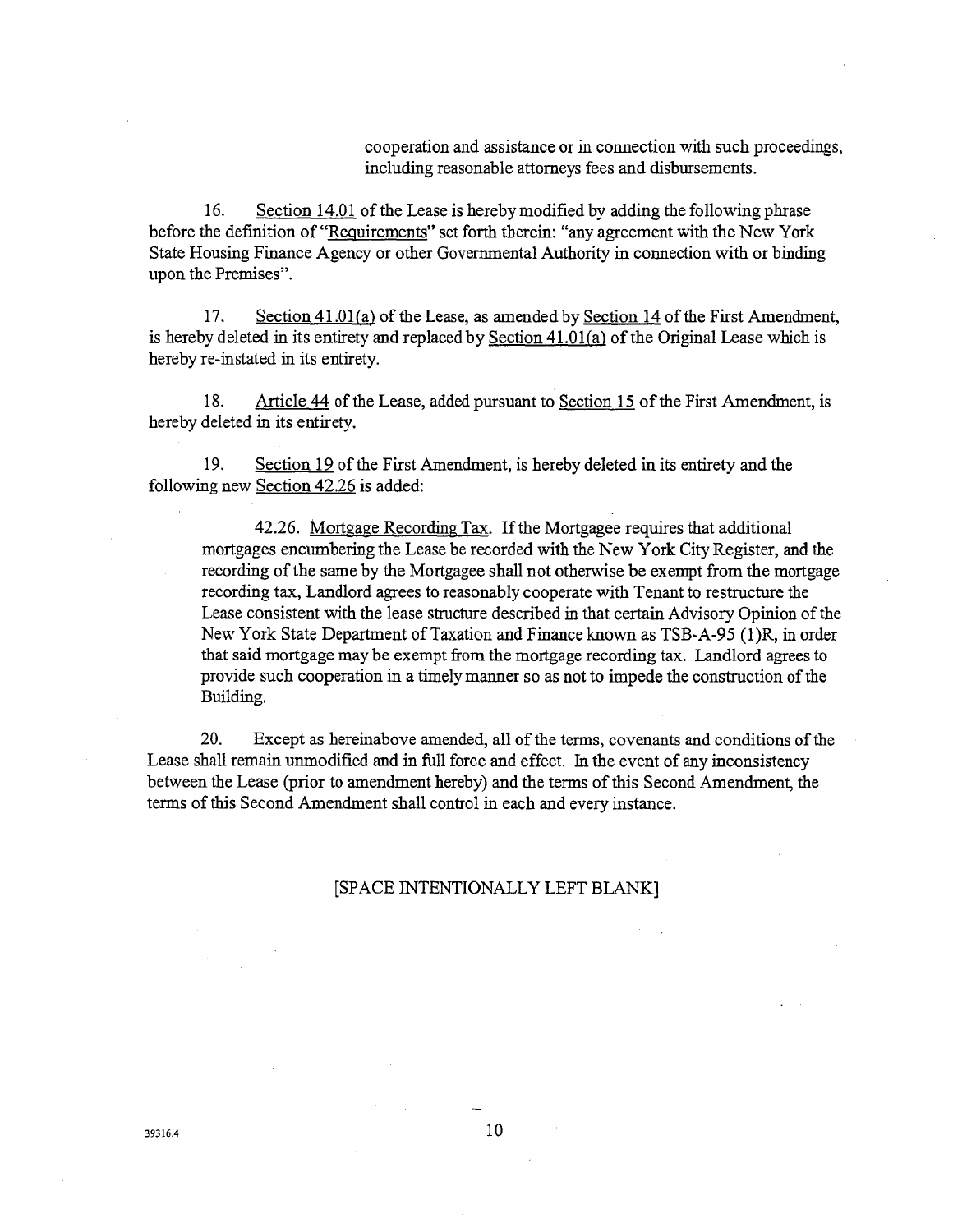IN WITN**E**S**S** W**HE**R**E**O**F**, Landl**o**rd and Te**n**ant have executed this Second Ame**ndm**ent **o**n the date first above written.

**BATTERY PARK C**I**TY AUTHORITY** d/b/a HUGH L, CAREY BATTERY PARK CITY **Ad***/***bL**\_\_ **CAREY BATTERY PARK CITY**

By: Name: Timoth Carev Title: Preside**n**dand CEO

## RI**V**ER TE**R**RACE ASSOCIATES, LLC

By: ALBANESE BPC, LLC, a member

By: Name:*/*.*C*u.*-*z*e/*\_ \_"*/*\_*/g*\_*,+*\_

Title: Manager

By:

B**y**: TH**E N**O**R**THWE**S**T**E**RN MU**TU**A*L* **L**IF**E** INSURAN**C**E COMPANY**, a** membe**r**

> By**:** N**o**rthwes**t**ern In**v**e**s**tme**n**t Mana**g**ement Company**,** LLC**, a** Del**a**wa**r**e limited liabili**ty** company**,** its wholly-owned affili**a**te and authorized representative

APPROVED

LAW DEPT.

Name: Donald L**.** O'Dell **Ti**tle: Man**ag**in**g** Directo**r**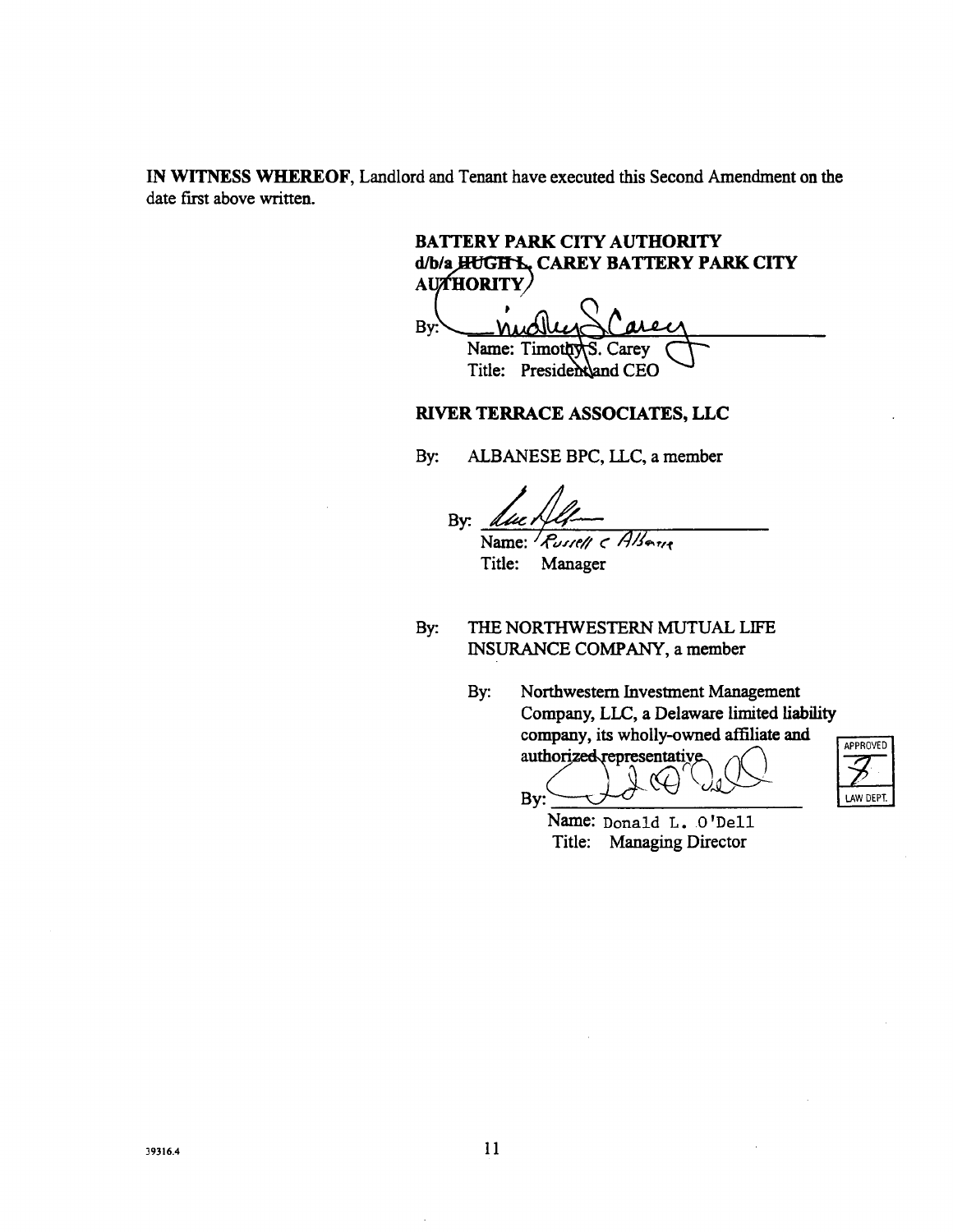## **SCHEDULE 1**

# **FIRST PERIOD RENT**

 $\sim 10^{-11}$ 

 $\hat{\boldsymbol{\beta}}$ 

|                           | <b>First Period Base</b> |
|---------------------------|--------------------------|
| Lease Year <sup>1</sup>   | Rent                     |
| 3                         | \$181,465                |
| 4                         | \$185,094                |
| 5                         | \$188,796                |
| 6                         | \$192,572                |
| 7                         | \$196,424                |
| 8                         | \$200,352                |
| 9                         | \$204,359                |
| 10                        | \$208,446                |
| 11                        | \$212,615                |
| 12                        | \$216,867                |
| 13                        | \$221,205                |
| 14                        | \$225,629                |
| 15<br>$\bar{\phantom{a}}$ | \$230,141                |
| 16                        | \$234,744                |
| 17                        | \$239,439                |
| 18                        | \$244,228                |
| 19                        | \$249,113                |
| 20                        | \$254,095                |
| 21                        | \$259,177                |
| 22                        | \$264,360                |
| 23                        | \$269,647                |

 $\sim$ 

 $\bar{z}$ 

 $\bar{\mathcal{A}}$ 

39316.4

 $\bar{1}$ 

 $\mathcal{A}^{\mathcal{A}}$ 

 $\sim$ 

Period Rent shall only be payable from and after January 9*,* 2004.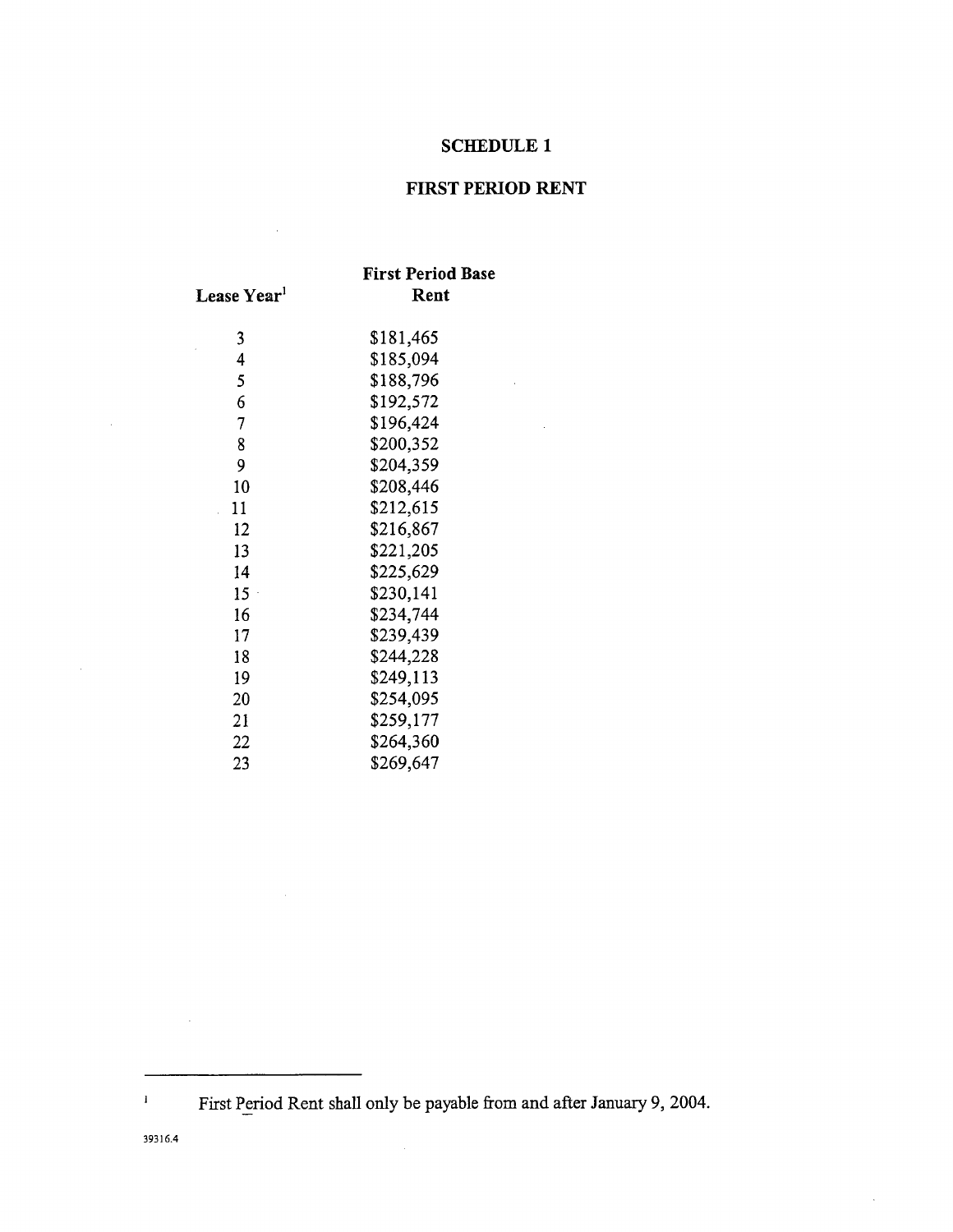## **Schedule 2** Section 421-A Differential Chart

|                  | 2004 |                |             |
|------------------|------|----------------|-------------|
|                  |      | $$/S.F.$ Incr. | <u>S.F.</u> |
| Est. Land RET    |      | 1.00 2.00%     | 363,000     |
| <b>Total RET</b> |      | 7.25 2.00%     | 363.000     |

| A               | в                |              |                   | C                             |                  | D                 |                  | E                 | F                 |
|-----------------|------------------|--------------|-------------------|-------------------------------|------------------|-------------------|------------------|-------------------|-------------------|
|                 |                  |              |                   |                               |                  | 20-Year Abatement |                  | 10-Year Abatement | <b>Annual</b>     |
|                 | <b>Exemption</b> |              |                   | <b>Full Real Estate Taxes</b> | Amt of           | <b>Abated</b>     | Amt of           | Abated            | <b>PILOT</b>      |
| <u>Tax Year</u> | <u>20-vr</u>     | <u>10-vr</u> | <b>Land</b> $(1)$ | <b>Total</b>                  | <b>Abatement</b> | <b>RE Taxes</b>   | <b>Abatement</b> | <b>RE Taxes</b>   | <b>Difference</b> |
| 2004 / 2005     | 100%             | 100%         | 363,000           | 2,631,750                     | 2,268,750        | 363,000           | 2,268,750        | 363,000           | o                 |
| 2005 / 2006     | 100%             | 100%         | 370,260           | 2,684,385                     | 2,314,125        | 370,260           | 2,314,125        | 370,260           | Ω                 |
| 2006 / 2007     | 100%             | 80%          | 377.665           | 2,738,073                     | 2.360.408        | 377,665           | 1,888,326        | 849,747           | 472,082           |
| 2008<br>2007/   | 100%             | 80%          | 385,219           | 2,792,834                     | 2,407.616        | 385,219           | 1,926,093        | 866,742           | 481.523           |
| 2009<br>2008/   | 100%             | 60%          | 392,923           | 2,848,691                     | 2,455,768        | 392,923           | 1,473,461        | 1,375,230         | 982,307           |
| 2009 / 2010     | 100%             | 60%          | 400,781           | 2,905,665                     | 2,504,883        | 400,781           | 1,502,930        | 1,402,735         | 1,001,953         |
| 2010 / 2011     | 100%             | 40%          | 408,797           | 2,963,778                     | 2,554,981        | 408,797           | 1,021,992        | 1,941,786         | 1,532,989         |
| 2011 / 2012     | 100%             | 40%          | 416,973           | 3,023,054                     | 2,606,081        | 416,973           | 1,042,432        | 1,980,621         | 1,563,648         |
| 2012 / 2013     | 100%             | 20%          | 425.312           | 3,083,515                     | 2,658,202        | 425,312           | 531,640          | 2,551,874         | 2,126,562         |
| 2013 / 2014     | 100%             | 20%          | 433,819           | 3.145.185                     | 2.711.366        | 433,819           | 542,273          | 2,602,912         | 2,169,093         |
| 2014 / 2015     | 100%             | 0%           | 442,495           | 3,208,089                     | 2,765,594        | 442,495           | 0                | 3,208,089         | 2,765,594         |
| 2015 / 2016     | 100%             | 0%           | 451,345           | 3,272,250                     | 2,820,905        | 451.345           | 0                | 3,272,250         | 2,820,905         |
| 2016 / 2017     | 80%              | 0%           | 460,372           | 3,337,695                     | 2,301,859        | 1,035,836         | 0                | 3,337,695         | 2,301,859         |
| 2017 /<br>2018  | 80%              | 0%           | 469,579           | 3.404.449                     | 2,347,896        | 1,056,553         | 0                | 3,404,449         | 2,347,896         |
| 2018 / 2019     | 60%              | 0%           | 478,971           | 3,472,538                     | 1,796,140        | 1.676.398         | 0                | 3,472,538         | 1,796,140         |
| 2019 / 2020     | 60%              | 0%           | 488,550           | 3,541,989                     | 1,832,063        | 1,709,926         | 0                | 3,541,989         | 1,832,063         |
| 2020 / 2021     | 40%              | 0%           | 498,321           | 3,612,829                     | 1,245,803        | 2,367,026         | 0                | 3,612,829         | 1,245,803         |
| 2021 / 2022     | 40%              | 0%           | 508,288           | 3,685,085                     | 1,270,719        | 2,414,366         | 0                | 3,685,085         | 1,270,719         |
| 2022 / 2023     | 20%              | 0%           | 518,453           | 3,758,787                     | 648,067          | 3,110,720         | 0                | 3,758,787         | 648,067           |
| 2023 / 2024     | 20%              | 0%           | 528,822           | 3,833,963                     | 661,028          | 3,172,935         | 0                | 3,833,963         | 661,028           |
| 2024 / 2025     | 0%               | 0%           | 539,399           | 3,910,642                     | 0                | 3,910,642         | Ω                | 3,910,642         | 0                 |
| <b>Totals</b>   |                  |              |                   |                               |                  | 25,322,991        |                  | 53,343,222        | 28,020,231        |

Notes:

(1) The amount boxed in the 2004/2005 Tax Year shall be replaced with the Actual Land Taxes and this Schedule shall be recomputed in accordance with the provisions of Section 4 of the Second Amendment.

 $\mathcal{L}^{\mathcal{L}}(\mathcal{L}^{\mathcal{L}})$  and the contract of the contract of the contract of the contract of the contract of the contract of the contract of the contract of the contract of the contract of the contract of the contrac

 $\sim 10^{11}$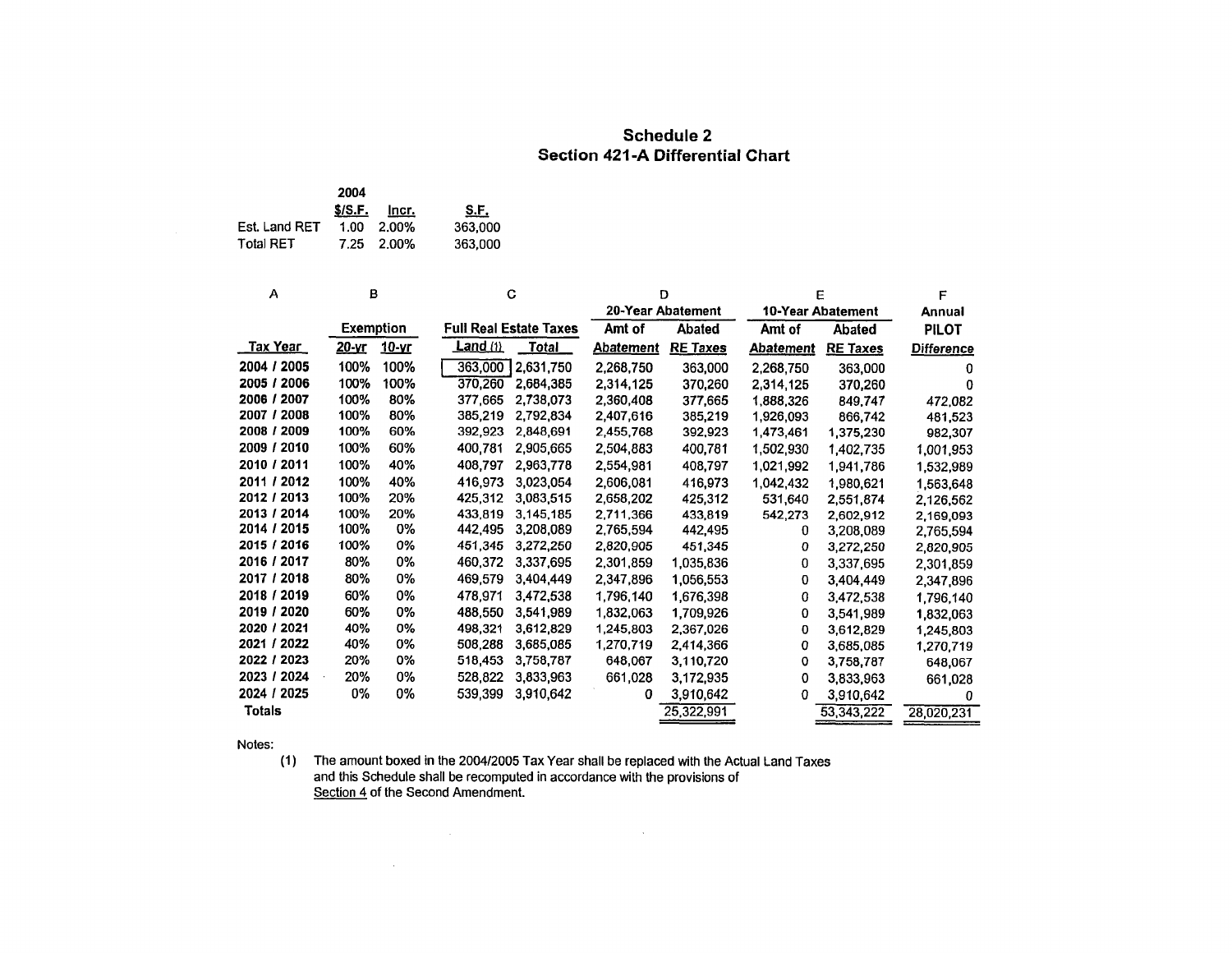#### **S**C**HF**\_**DULE**3

## **MARKET RENT F**AC**TOR** C**H**A**RT**

| <b>Base Market Rent PSF</b> | <b>BPCA Share</b> |
|-----------------------------|-------------------|
| \$47.34                     | 25%               |
| \$48.94                     | 30%               |
| \$50.46                     | 40%               |
| \$52.02                     | 50%               |

If the Base Market Rent PSF is less than \$47.34, the BPCA Share shall be 25% and if the Base Market Rent PSF is more than \$52.02, the BPCA Share shall be 50%. If the Base Market Rent PSF is between \$47.34 and \$48.94, or between \$48.94 and \$50.46, or between \$50.46 and \$ 52.02, then the BPCA Share shall be determined by interpolation as hereinafter illustrated.

#### Ill**ustration of Interpolation**

If the Base Market Rent PSF is between the amounts set forth above, the BPCA Share will be the percentage for the lower range plus an incremental percentage in direct proportion to the amount that the Base Market Rent PSF is above the lower percentage of the range. *A*s an illustration if the Base Market Rent PSF is \$50.75*,* then the BPCA Share would be interpolated between the upper and lower ranges of the applicable level, with the incremental percentage solved for as X as follows:

| <u>(\$50.75 - \$50.46)</u><br>$($52.02 - $50.46)$ | Y<br>$50 - 40$                     |
|---------------------------------------------------|------------------------------------|
| $\frac{.29}{1.56}$                                | $\underline{X}$<br>$\overline{10}$ |
| .1859                                             | $\underline{X}$<br>10              |
| 10(.1859)                                         | X                                  |
| 1.859                                             | X                                  |

The incremental percentage of 1.859% wou**l**d be added to the lower range of 40% and the BPC*A* Share would be equal to 41.859%.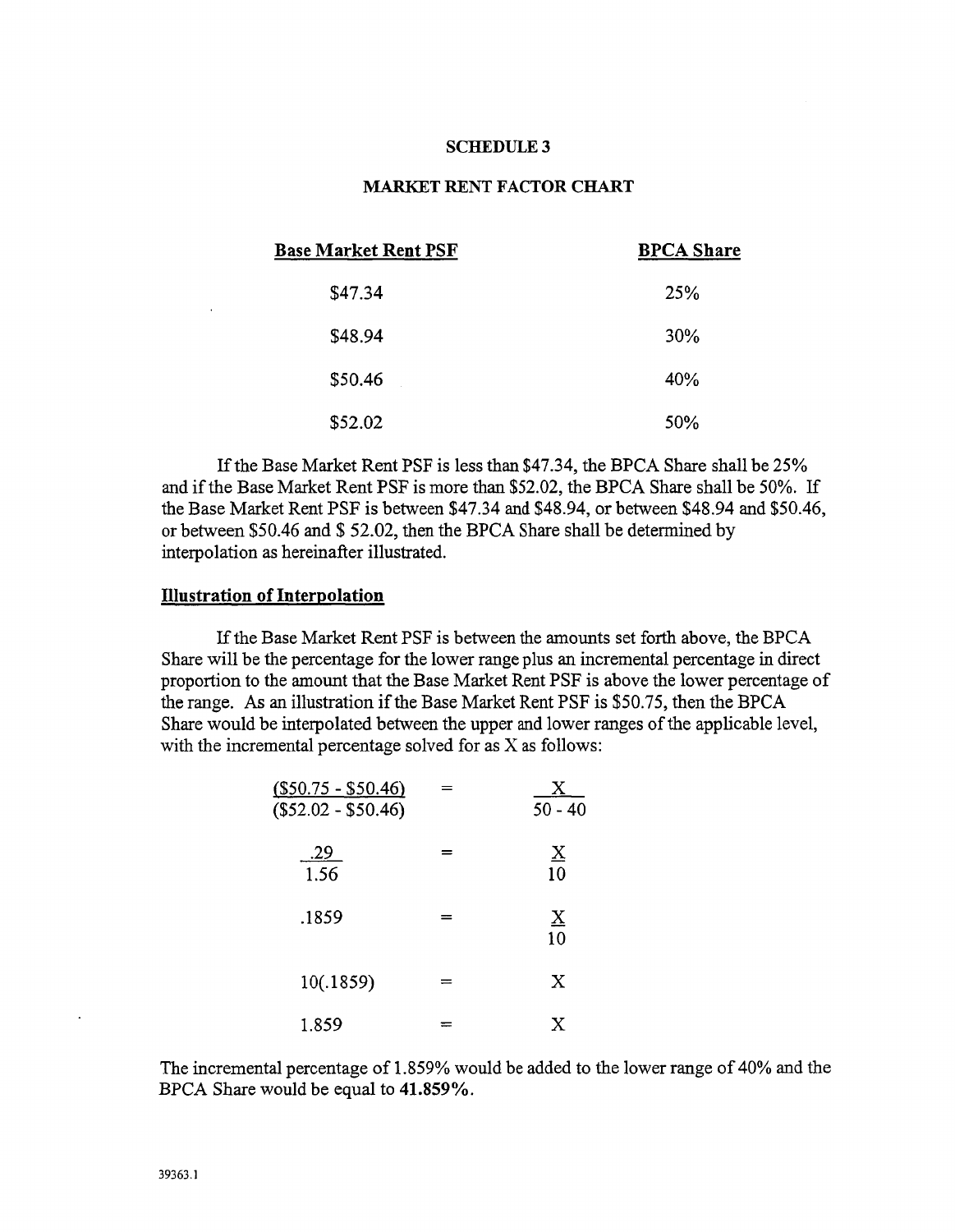Exhibit 1

July 25, 2002 Letter from HPD

 $\mathcal{A}^{\pm}$ 

 $\ddot{\phantom{0}}$ 

 $\epsilon$ 

 $\sim$ 

 $\bar{z}$ 

 $\hat{\mathbf{v}}$ 

 $\mathcal{A}^{\mathcal{A}}$ 

 $\mathcal{A}^{\mathcal{A}}$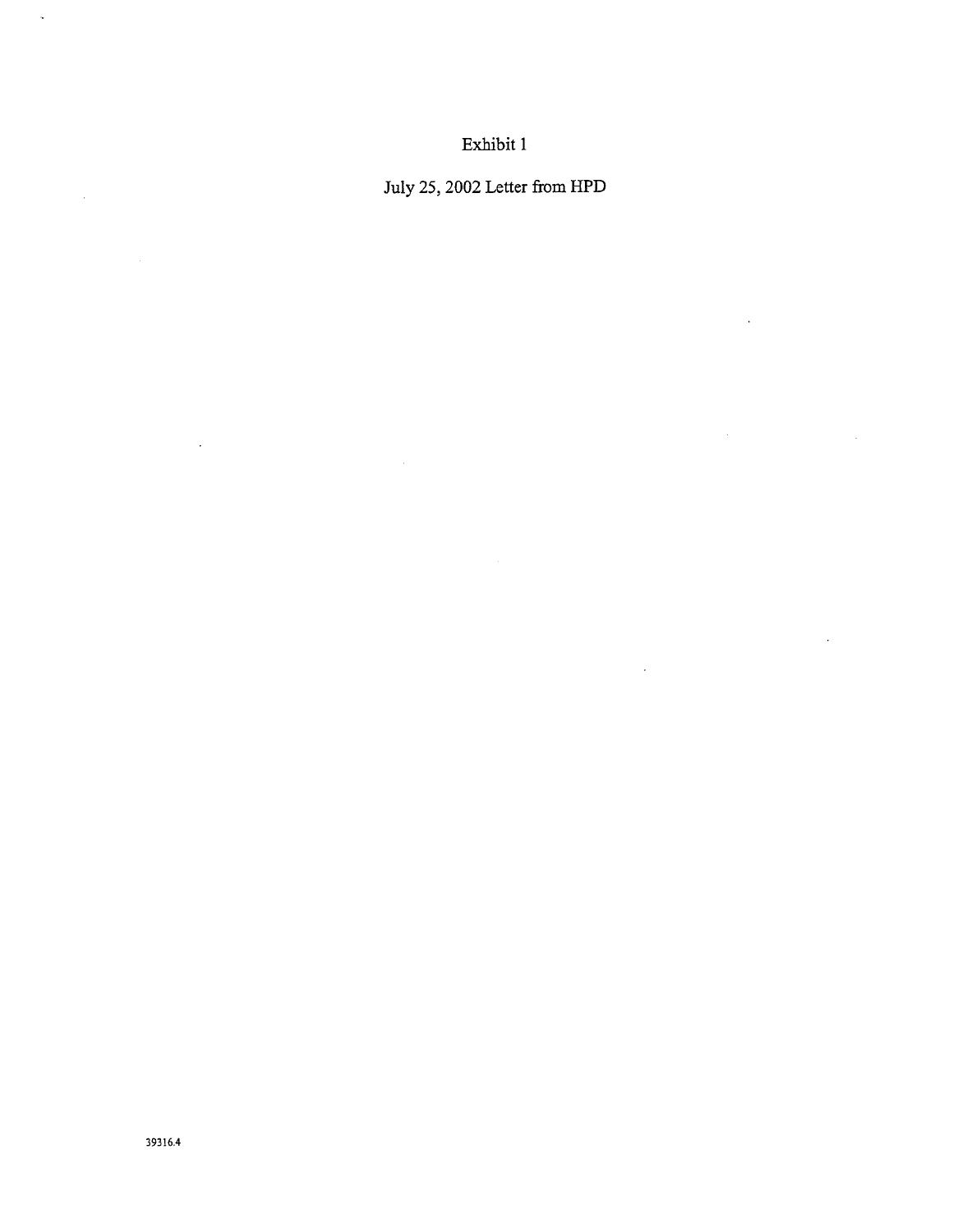

#### C\_ty of New York DEPARTMENT OF **H**OUSING PRESERVATION AND DEVELOPMENT 100 GOLD STREET, NEW YORK\_ N.Y. 10038

JERILYN PERINE

Commi.\_sioner July 25*,* 2002

Steven Spinola President The Real Estate Board of New Y**o**rk*,* I*n*c. 570 Lexington Avenue New York, New York 10022

Dear Mr. Spi*n*ola:

I am writing in response to your letter dated July 10, 2002 regarding the eligibility of Liberty Bond pr**o**jects for benefits u*n*der §421-a of t**h**e Real Property Ta*n* Law ("RP**T**L"). Your letter requests co*n*firmation that new residential construction projects fi*n*a*n*ced throu@\_ Liberty Bonds will receive a twenty-*y*ear partial tax exemption u*n*der the §421-a progra*m*.

You indicate that developers of these projects will comply with the State requirement that five percent (5%) of the residential units be reserved for tenants earning up to 150% of area median i*n*come, if fina*n*ci*n*g is obtai*n*ed through the State's Housi*n*g Fi*n*ance Agency or with the City requirement of an additional fi*n*a*n*ci*n*g fee to fu*n*d offsize affordable housi*n*g, if financing is obtained t**h**rough the City's Housing Developme*n*t Corporatio*n***.**

Pursua*n*t to RP*T*L §421-a(2)(a)(iv), a twenty-year post-co*n*struction exemption is available to tax lots in Manhattan south of or adjacent to either side of 110<sup>th</sup> Street if "the co**n***s*tructio*n* is carried out wit**h** substantial gover*n*mental a*s*sista*n*ce of grants, loans or subsidies from a*n*y federal*,* stat*e* of local age*n*cy or instrumentality[.]" See also, 28 RCNY §6-02(d)(4)(i). The rules governing the §421-a program define "substantial governmental assistance, (with certain exceptions not pertinent here), as "grants, loans or subsidies from any federal, state or local agency or instrumentality[.]" 28 RCNY §6-01(c).<sup>1</sup> Based on these provisions, tax-exempt bond financing, such as Liberty Bonds,

<sup>&</sup>lt;sup>1</sup> The definition set forth in the rules provides in full: "'Substantial governmental assistance' shall mean grants, loans or subsidies from any federal, state or local agency or instrumentality, but shall not include: laxable bonds issued by any *federal*, state, or local agency or instrumentality, purchase money mortgages